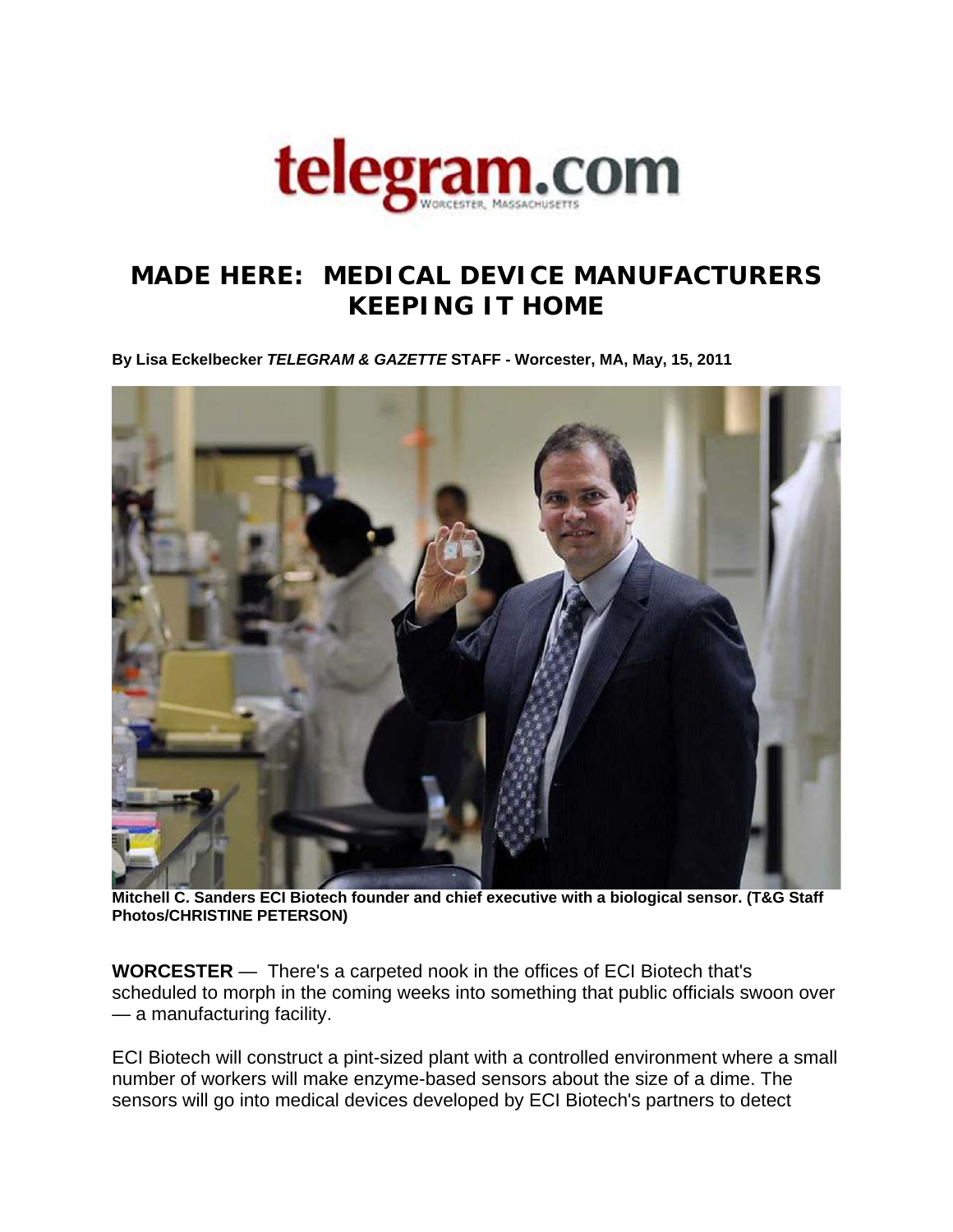bacterial infections.

It's the kind of technology that could be produced overseas, but ECI Biotech founder and Chief Executive Mitchell C. Sanders wants it made here.

"We're better off keeping it here and doing it here," Mr. Sanders said.

His outlook is shared by others in medical device manufacturing who argue that the offshore production of some devices, particularly the final assembly of components, could start returning to the United States as the weak dollar and rising labor costs in China whittle away financial advantages long enjoyed by overseas factories. Piracy of intellectual property and concerns about quality in a highly regulated industry also influence thinking about where device makers should manufacture, according to John Boyd Jr., principal of The Boyd Companies Inc., a research firm in Princeton, N.J., that recently compared the financial cost of medical device manufacturing in 55 cities in the United States and nearby countries.

"Most U.S. manufacturing in China will never come back," Mr. Boyd said. "However, it's not so cut and dry with the life sciences."



**Close-up below shows the blue sensor which indicates infection** 

*"Worcester really allows us to stay here and be successful."* -- Mitchell C. Sanders, ECI BIOTECH FOUNDER AND CHIEF EXECUTIVE

Medical devices is a broad industry category that includes everything from tongue depressors to heart pumps. In Massachusetts, the industry employs about 25,000 people. Exports from Massachusetts medical device companies totaled about \$3.6 billion last year, or about 13 percent of all Massachusetts exports, according to a study by Deloitte Development LLC.

Massachusetts companies make high-value devices, and companies that look overseas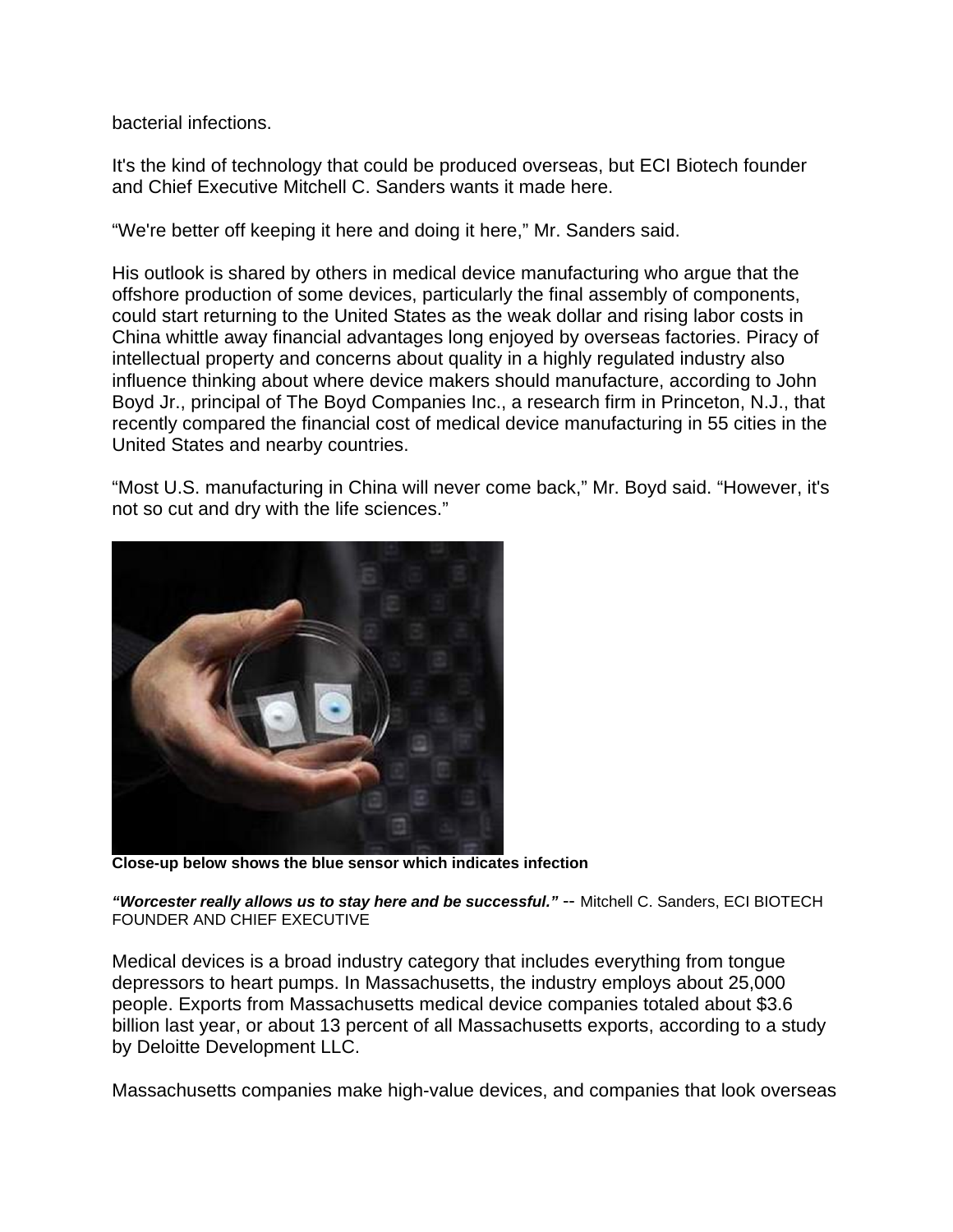for production may find themselves drawn back to Massachusetts because of quality issues, said Thomas J. Sommer, president of MassMEDIC, the Massachusetts Medical Device Industry Council.

"As one manufacturer said to me, 'It's all right for us to have consumer goods like mobile phones and gaming equipment manufactured in a low-cost site, but that doesn't mean there's necessarily a quality advantage in having medical devices manufactured there,' " Mr. Sommer said.

For some medical device makers, moving production offshore can be a lesson in the school of "hard knocks" about the unanticipated costs of transportation, taxes, duties, engineering, inventory management and cash management, said Matt Giza, general manager of Cogmedix, a West Boylston medical device contract manufacturer that is part of Coghlin Companies Inc. of Worcester.

"You'd be surprised how many people try to offshore with this grand illusion of savings," Mr. Giza said.

Boston Consulting Group expects U.S. manufacturing in general to expand in the next five years because wages in China are growing about 17 percent a year and the value of the Chinese currency is rising. Those forces make American plants with higher worker productivity look more attractive, according to the consulting firm.

The first products to return will likely be those that sell in moderate volumes and require less labor, Boston Consulting Group Partner Michael Zinser said in an email.

"As the economics erode, we would expect that qualitative factors, such as the longer supply chain, intellectual property protection, level of complexity and the amount of regulatory requirement will become increasingly more important for many organizations making these investment decisions," Mr. Zinser wrote. "We would expect them then to take a step back and more closely explore their options."

Options in North America range from high-cost sites in California's Silicon Valley to lowcost centers in South Dakota or the U.S.-Mexican border, according to The Boyd Group's study. The Worcester-Marlboro area ranks as the 13th most expensive area, with the cost of operating a 175,000-square-foot medical device plant with 325 workers totaling about \$27.2 million a year.

Yet the Worcester-Marlboro area possesses the advantage of lower operating costs than the Boston area and access to the same pool of intellectual talent, Mr. Boyd said. The availability of property tax breaks for businesses, the presence of Worcester Polytechnic Institute and rail access to the port of Boston help, too, he said.

"There's a case to be made for Worcester," Mr. Boyd said. "An abundance of industrial space, lower costs. I like this property tax exemption, and there are some companies in Worcester doing interesting things."